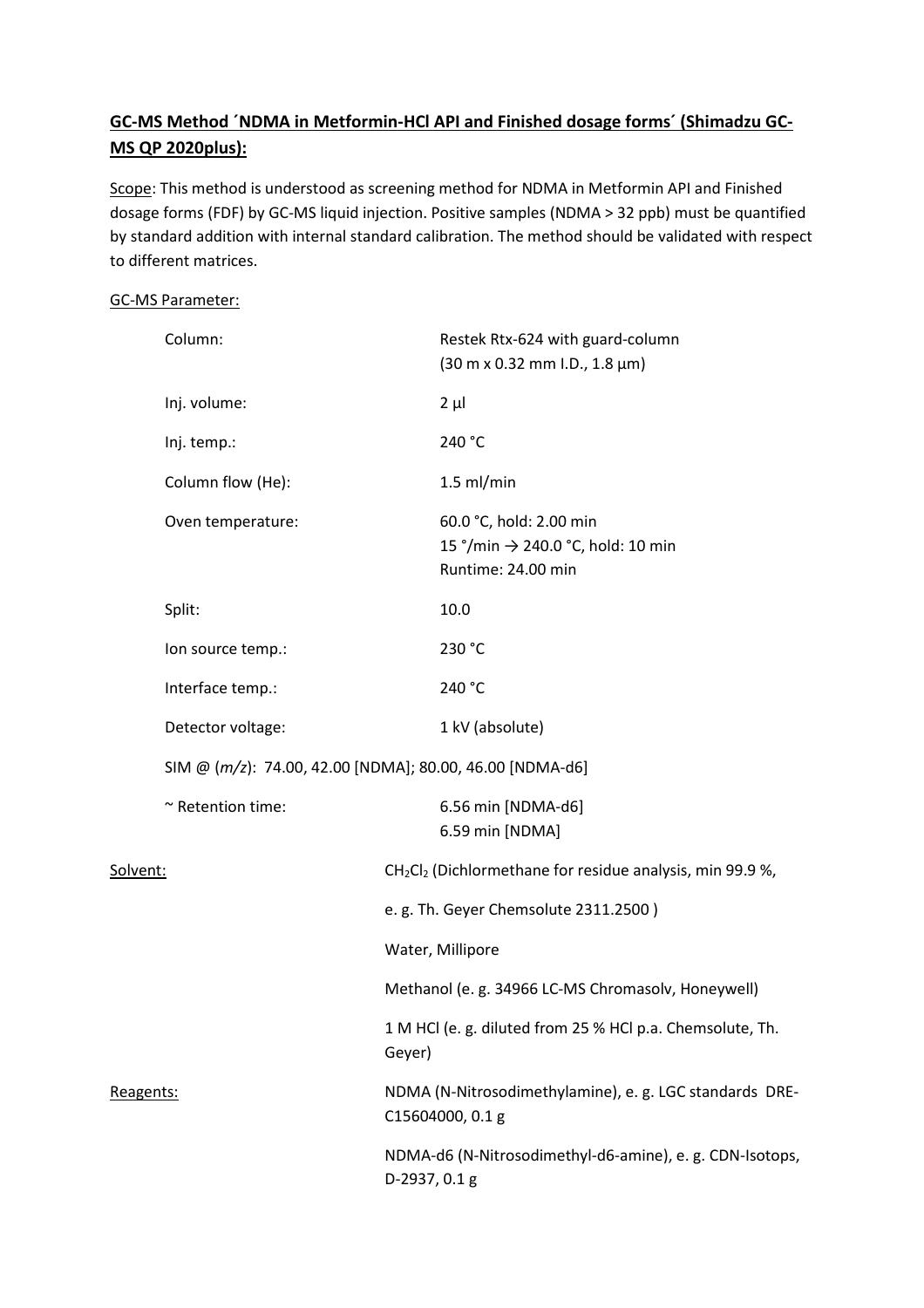# **Standard stock solution (NDMA) = 1 mg/ml in MeOH**

For example, weigh 10 mg of NDMA in a 10.0 ml volumetric flask and dilute to volume with MeOH.

### Working standard solution 1 (c = 1 µg/ml)

Dilute 20  $\mu$ I Standard stock solution to 20.0 ml with CH<sub>2</sub>Cl<sub>2</sub>.

Working standard solution **2** (c = 10 µg/ml) // Individual volumes can also be used as Spiking solution.

Dilute 200  $\mu$ I Standard stock solution to 20.0 ml with CH<sub>2</sub>Cl<sub>2</sub>.

### **Internal Standard stock solution NDMA-d6 = 1.0 mg/ml in MeOH**

For example, weigh 10 mg of NDMA-d6 in a 10.0 ml volumetric flask and dilute to volume with MeOH.

Internal Standard working solution  $(c = 5 \mu g/ml)$ 

Dilute 100 µl Internal Standard stock solution to 20.0 ml with  $CH_2Cl_2$ .

**Reference sample amount:** max. 400 mg API or less (depending on the grade of contamination)

### **1. Linearity**

Prepare the following concentrations by dilution of the **NDMA** standard solutions with CH<sub>2</sub>Cl<sub>2</sub>:

|                | conc.       | Conc. $(\mu g/ml)$   | Vol. Working             | Vol. Working      | Vol. Internal    | Fill up                            |
|----------------|-------------|----------------------|--------------------------|-------------------|------------------|------------------------------------|
|                | (ppm)       |                      | Standard sol.            | Standard sol.     | Standard working | to                                 |
|                |             |                      |                          | 2                 | sol.             | (CH <sub>2</sub> Cl <sub>2</sub> ) |
| KO             | 0           | 0                    | 0                        | --                | $40 \mu$         | $2.0$ ml                           |
| K1             | $0.025$ ppm | $(0.010 \,\mu g/ml)$ | $20 \mu$                 | --                | $40 \mu$         | $2.0$ ml                           |
| K <sub>2</sub> | $0.050$ ppm | $(0.020 \,\mu g/ml)$ | $40 \mu$                 | $\qquad \qquad -$ | $40 \mu$         | $2.0$ ml                           |
| K <sub>3</sub> | $0.100$ ppm | $(0.040 \,\mu g/ml)$ | $80 \mu$                 | $\qquad \qquad -$ | $40 \mu$         | $2.0$ ml                           |
| K4             | $0.250$ ppm | $(0.100 \,\mu g/ml)$ | $\overline{\phantom{m}}$ | $20 \mu$          | $40 \mu$         | $2.0$ ml                           |
| K <sub>5</sub> | $0.500$ ppm | $(0.200 \mu g/ml)$   | $\qquad \qquad -$        | $40 \mu$          | $40 \mu$         | $2.0$ ml                           |
| K <sub>6</sub> | 1.000 ppm   | $(0.400 \,\mu g/ml)$ | $\qquad \qquad -$        | $80 \mu$          | $40 \mu$         | $2.0$ ml                           |
| K7             | 2.000 ppm   | $(0.800 \,\mu g/ml)$ | $-$                      | $160$ µl          | $40 \mu$         | $2.0$ ml                           |
| K8             | 4.000 ppm   | $(1.600 \,\mu g/ml)$ | $\qquad \qquad -$        | $320 \mu$         | $40 \mu$         | $2.0$ ml                           |
| K9*            | 6.000 ppm   | $(2.400 \,\mu g/ml)$ | $\overline{\phantom{a}}$ | 480 µl            | $40 \mu$         | $2.0$ ml                           |

c (Internal Standard) =  $0.100 \mu g/ml$ ; prepare K9 if needed

Fill each solution in a GC-Vial

### **2. System suitability:**

### **2.1 Linearity:**

 $R^2 \ge 0,995$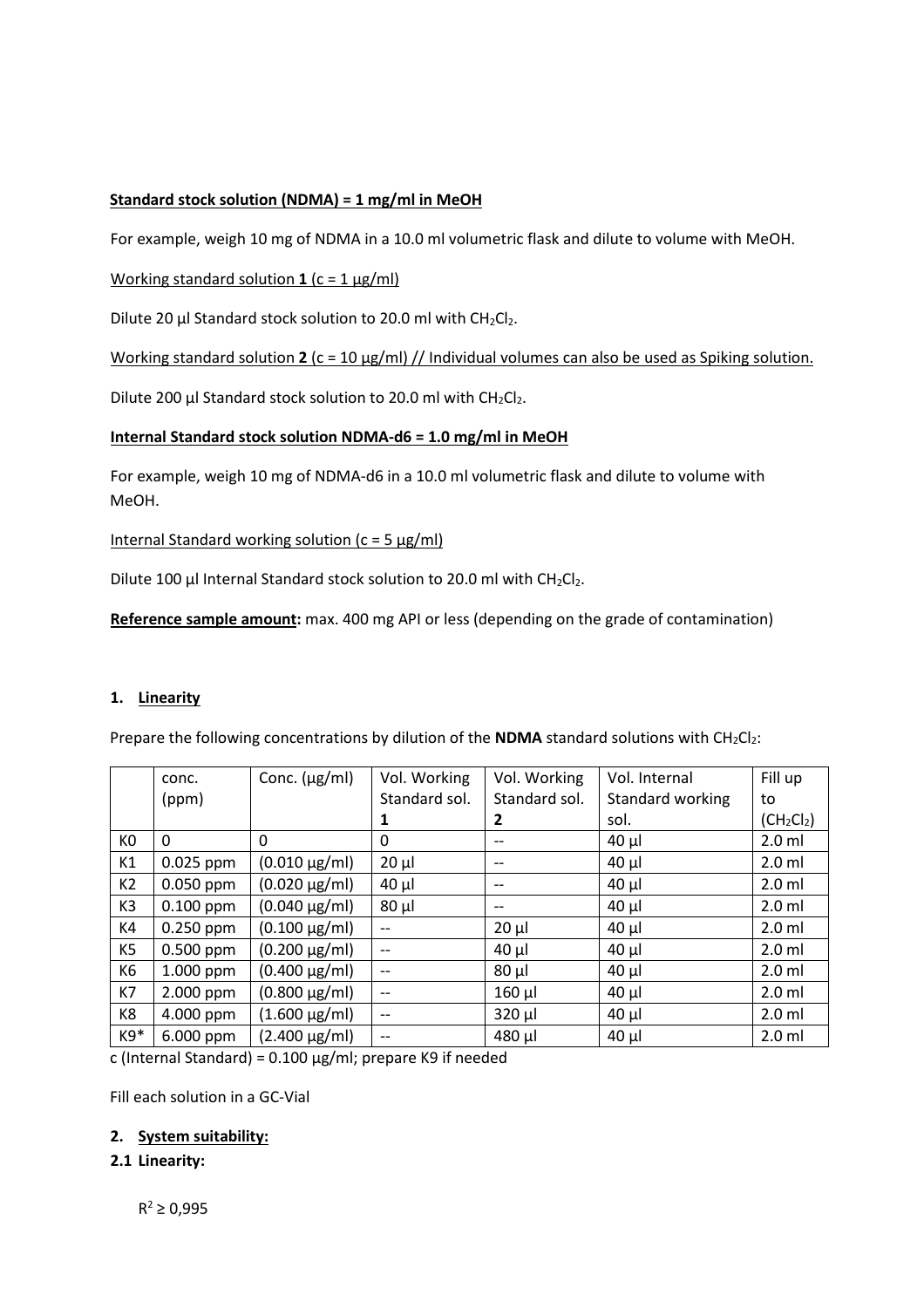# **2.2 LOQ**

*S/N* (from K1) > 10

### **3. Sample preparation**

# **3.1 Sample solution (API samples) for screening purposes:**

### Metformin-HCl:

Weigh a max. of 400 mg API in a suitable glass vial. Add 20  $\mu$ l of Internal Standard working solution. Add 5.0 ml water and dissolve by vortexing for 2 min, then add 1.0 ml of CH<sub>2</sub>Cl<sub>2</sub>, and vortex for 2 x 2 min with intermediate shaking. After standing and layering, the lower layer was taken for injection. If the separated organic phase is not completely clear, it should be centrifuged first, and then the clear supernatant is injected. Prepare in duplicate.

A third sample is prepared following the above procedure, but 40 µl of Working standard solution **2** is added directly before the Internal Standard. Recovery should be within 70 - 130 %.

# **3.2 Standard Addition (for quantification)**

Sample solution (API): Weigh a max. of 1,600 mg API in a 5.0 ml volumetric glas flask and add 1 M HCl. Vortex for 2 min with intermediate shaking until the sample is completely dissolved. Bring up to volume.

Prepare the following Standard addition by adding the volumes from the table (concentrations and volumes may be adapted accordingly, depending on the contamination of the sample). Vortex each prepared level for 2 x 2 min with intermediate shaking after the addition of  $CH_2Cl_2$ :

|        | Vol. of          | Vol. Working    | Vol. Internal         | Spiked        | Vol. $CH2Cl2$ |
|--------|------------------|-----------------|-----------------------|---------------|---------------|
|        | Sample solution  | Standard sol. 1 | Standard working sol. | amount        | added         |
| STD-KO | $1.0$ ml         | $0 \mu$         | $20 \mu$              |               | 980 µl        |
| STD-K1 | 1.0 <sub>m</sub> | $25 \mu$        | $20 \mu$              | $0.025 \mu g$ | $955$ µl      |
| STD-K2 | 1.0 <sub>m</sub> | $100 \mu$       | $20 \mu$              | $0.100 \mu g$ | 880 µl        |
| STD-K3 | 1.0 <sub>m</sub> | $400$ µl        | $20 \mu$              | $0.400 \mu g$ | 580 µl        |

 $\Rightarrow$  Linearity should be not less than 0.995

# **3.3 Sample solution (Drug products):**

For example weigh an equivalent of a max. of 1,600 mg API of the fine powdered matrix in a suitable glas flask and add 25.0 ml 1 M HCl. The sample is placed for 10 min in an ultrasonic bath and then vortexed for 2 min with intermediate shaking. It is then centrifuged for 5 min at 4,500 rpm. The supernatant is used as Sample solution.